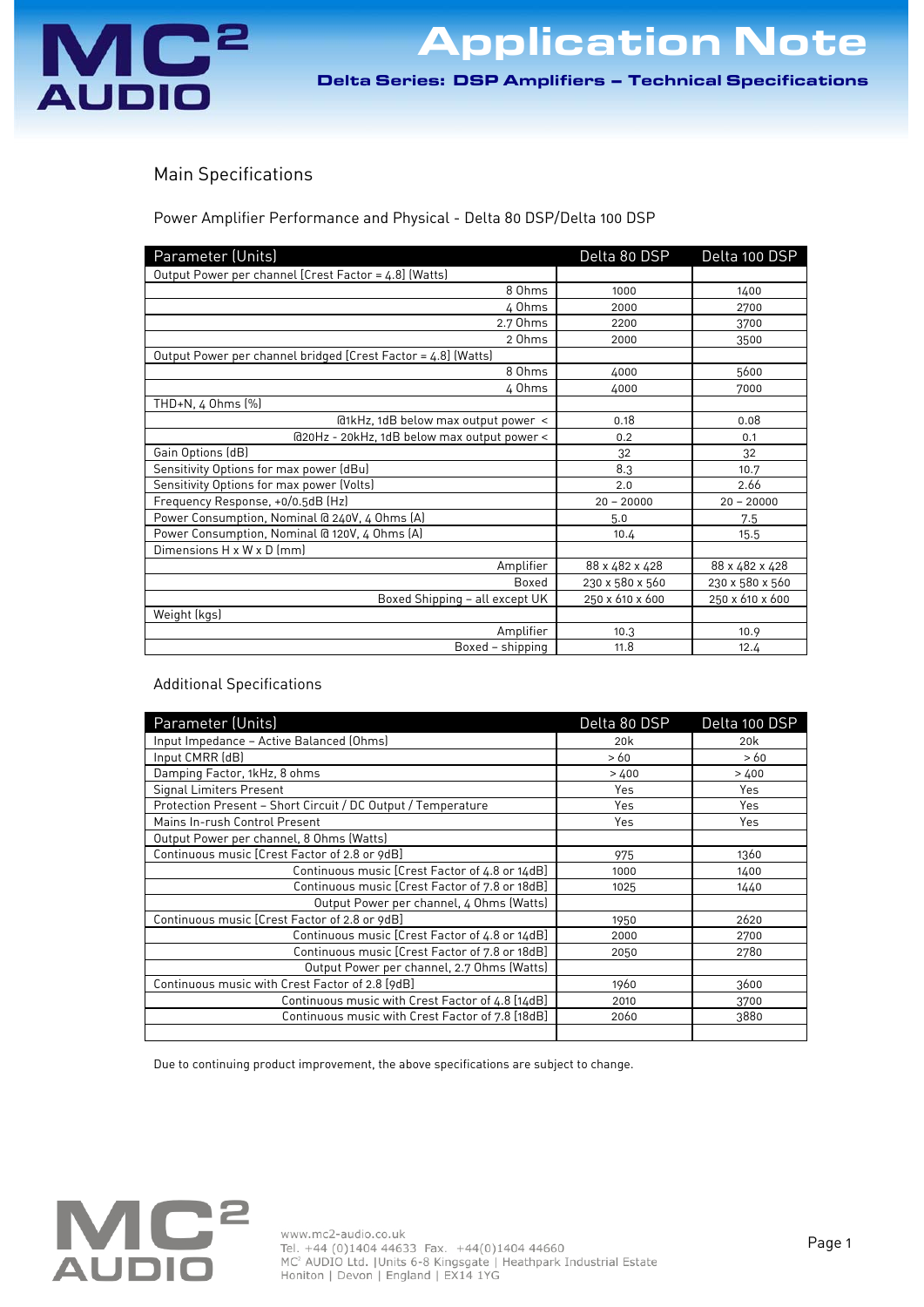## Thermal Specifications

J.

| Mains | Load         | <b>Current Draw</b> |       |         | Thermal Emissions |          |       |         |       |
|-------|--------------|---------------------|-------|---------|-------------------|----------|-------|---------|-------|
| (V)   | (R)          | (A)                 |       |         | (W)               |          |       |         |       |
|       |              | No Sig'l            | Light | Average | Heavy             | No Sig'l | Light | Average | Heavy |
| 240   | 8            | 1.5                 | 2.2   | 3.4     | 6.3               | 360      | 378   | 410     | 486   |
| 240   | 4            | 1.5                 | 2.8   | 5.0     | 10.3              | 360      | 394   | 453     | 593   |
| 240   | $\mathbf{2}$ | 1.5                 | 3.1   | 5.8     | 12.4              | 360      | 402   | 474     | 647   |
| 120   | 8            | 3.3                 | 4.7   | 7.1     | 12.9              | 400      | 418   | 450     | 526   |
| 120   | 4            | 3.3                 | 5.9   | 10.4    | 21.0              | 400      | 434   | 493     | 633   |
| 120   | 2            | 3.3                 | 6.5   | 12.0    | 25.1              | 400      | 442   | 514     | 687   |

Power Consumption and Thermal Emissions — Delta 80DSP

Power Consumption and Thermal Emissions — Delta 100DSP

| Mains<br>(V) | Load<br>(R)  | <b>Current Draw</b><br>(A) |       |         | Thermal Emissions<br>(W) |          |       |         |       |
|--------------|--------------|----------------------------|-------|---------|--------------------------|----------|-------|---------|-------|
|              |              | No Sig'l                   | Light | Average | Heavy                    | No Sig'l | Light | Average | Heavy |
| 240          | 8            | 2.1                        | 3.2   | 5.1     | 9.6                      | 504      | 533   | 582     | 701   |
| 240          | 4            | 2.1                        | 4.1   | 7.5     | 15.7                     | 504      | 557   | 647     | 863   |
| 240          | $\mathbf{2}$ | 2.1                        | 4.6   | 8.9     | 19.1                     | 504      | 570   | 682     | 953   |
| 120          | 8            | 4.7                        | 6.9   | 10.6    | 19.6                     | 560      | 589   | 638     | 757   |
| 120          | 4            | 4.7                        | 8.7   | 15.5    | 31.9                     | 560      | 613   | 703     | 919   |
| 120          | $\mathbf{2}$ | 4.7                        | 9.7   | 18.2    | 38.7                     | 560      | 626   | 738     | 1009  |

No Sig'l = Quiescent, Light = Crest Factor of 7.8(18dB),

Average = Crest Factor of 4.8(14dB), Heavy = Crest Factor of 2.8(9dB)

For details of measurement methods please refer to the Technical Support area of our website.